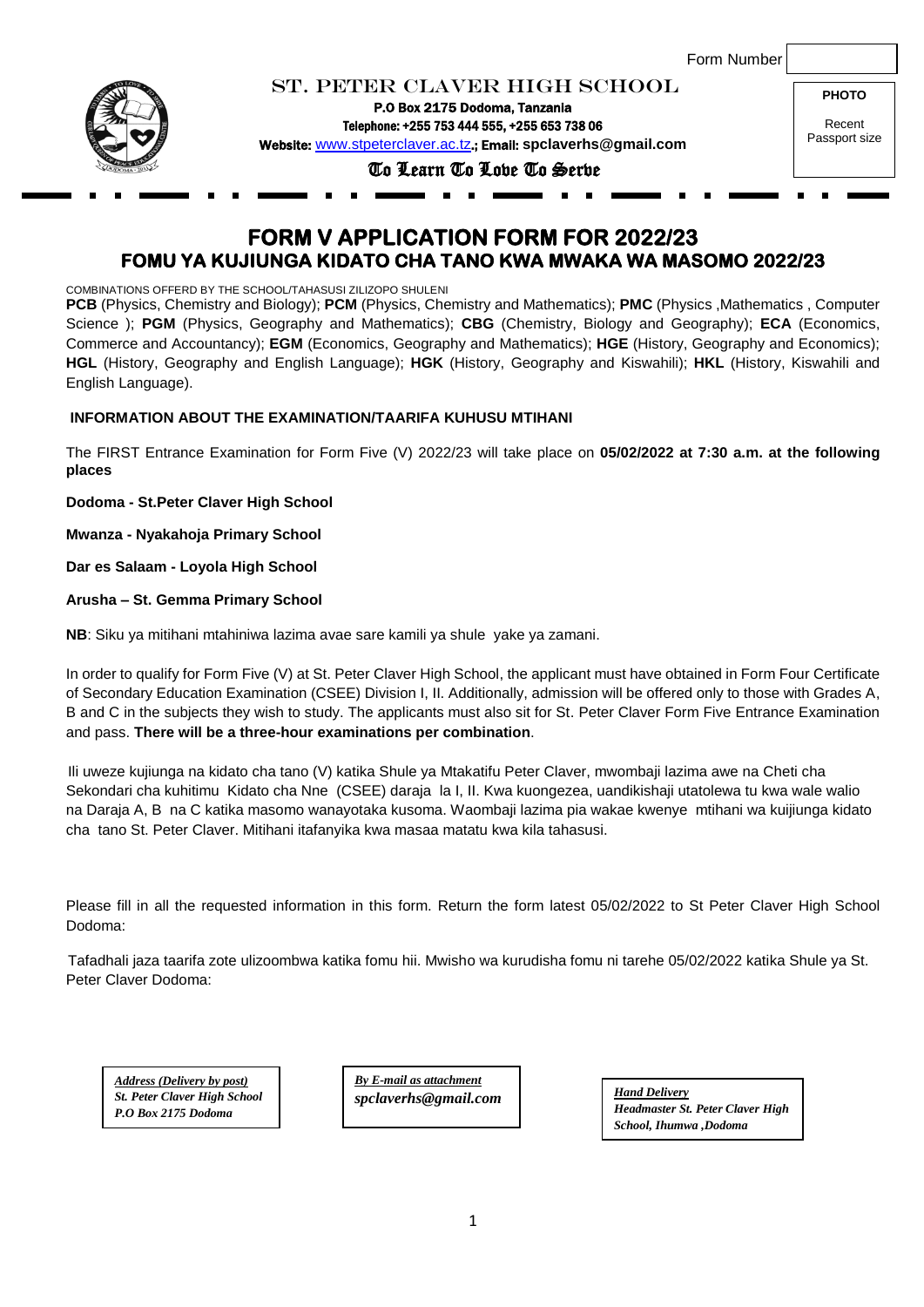## **Attachments:**

- 1. One (1) Recent Passport size photo of the student to be affixed on the form. (Light blue background)
- 2. Photocopy of O Level Examination results slip.
- 3. Photocopy of O Level School Leaving Certificate.
- **4.** Photocopy of the applicant's Birth Certificate.
- Photocopies of this form will not be accepted.
- Tshs. 20,000/= (Twenty Thousand Only) fee for this form is *NON-REFUNDABLE.*
- Those who will download the Entrance Forms at our Website[: www.stpeterclaver.ac.tz](http://www.stpeterclaver.ac.tz/) will have to pay a non-refundable **Application Form Fee of Tshs. 20,000/= (Twenty Thousand Only)** at any Branch of the National Microfinance Bank **(NMB) A/C Number 52010009203 or CRDB A/C Number 01j1083847900 Account Name Peter Claver High School. Attach the bank pay-in-slip to the filled in Application Form as evidence of payment**. Application forms that will not be accompanied by such evidence shall not be considered.

#### **Viambatisho:**

- 1. Picha moja (1) ya hivi karibuni ya passpoti ya mwanafunzi iliyowekwa kwenye fomu. (Asili ya bluu ya nyepesi)
- 2.Nakala ya matokeo ya mitihani ya Kidato cha nne
- 3. Nakala ya Cheti cha Kumaliza Shule ya Sekondari
- 4. Nakala ya cheti cha kuzaliwa cha mwombaji.
- Nakala ya fomu hii hazitakubaliwa.
- Shs. 20,000 / = (ada ya elfu ishirini tu) malipo ya fomu hii **HAYATARUDISHWA.**
- Wale watakaopakua Fomu za Kuingia kwenye Tovuti yetu: **www.stpeterclaver.ac.tz** watalazimika kulipa Ada ya Utoaji ya Fomu ya Shs. 20,000 / = (Elfu ishirini tu) katika Tawi lolote la Benki ya Taifa ya Microfinance (NMB) A / C Nambari 52010009203 au CRDB A / C Nambari 01j1083847900 Jina la Akaunti Peter Claver High School. Ambatisha malipo ya benki kwa kujaza fomu ya maombi kama ushahidi wa malipo. Fomu za maombi ambazo hazitaambatana na ushahidi kama huo hazitashughulikiwa

# **APPLICANT PERSONAL PARTICULARS**

1. Student's Full Name as in the Registration of Form Four National Examination (CSEE)

|  | (First)                                                                          | (Middle) | (Last)                                                                                                         |  |  |  |  |
|--|----------------------------------------------------------------------------------|----------|----------------------------------------------------------------------------------------------------------------|--|--|--|--|
|  | Gender (please tick one) Male                                                    |          | Female                                                                                                         |  |  |  |  |
|  |                                                                                  |          | 2. Student's Home Address: P.O. Box ________________Region:District                                            |  |  |  |  |
|  |                                                                                  |          |                                                                                                                |  |  |  |  |
|  |                                                                                  |          | 4. Mother's (Female Guardian's) Name: __________________________________Occupation_______________________      |  |  |  |  |
|  |                                                                                  |          |                                                                                                                |  |  |  |  |
|  |                                                                                  |          |                                                                                                                |  |  |  |  |
|  |                                                                                  |          | 7. Religion: _______________________________Denomination ________________________Nationality _________________ |  |  |  |  |
|  | 8. Name of Secondary School Student Attended: __________________________________ |          |                                                                                                                |  |  |  |  |
|  |                                                                                  |          | 9. CSEE Centre No. ___________________Candidate's CSEE No. ______________Year completed ___________            |  |  |  |  |

10. Subjects taken at O' Level and Grades scored: